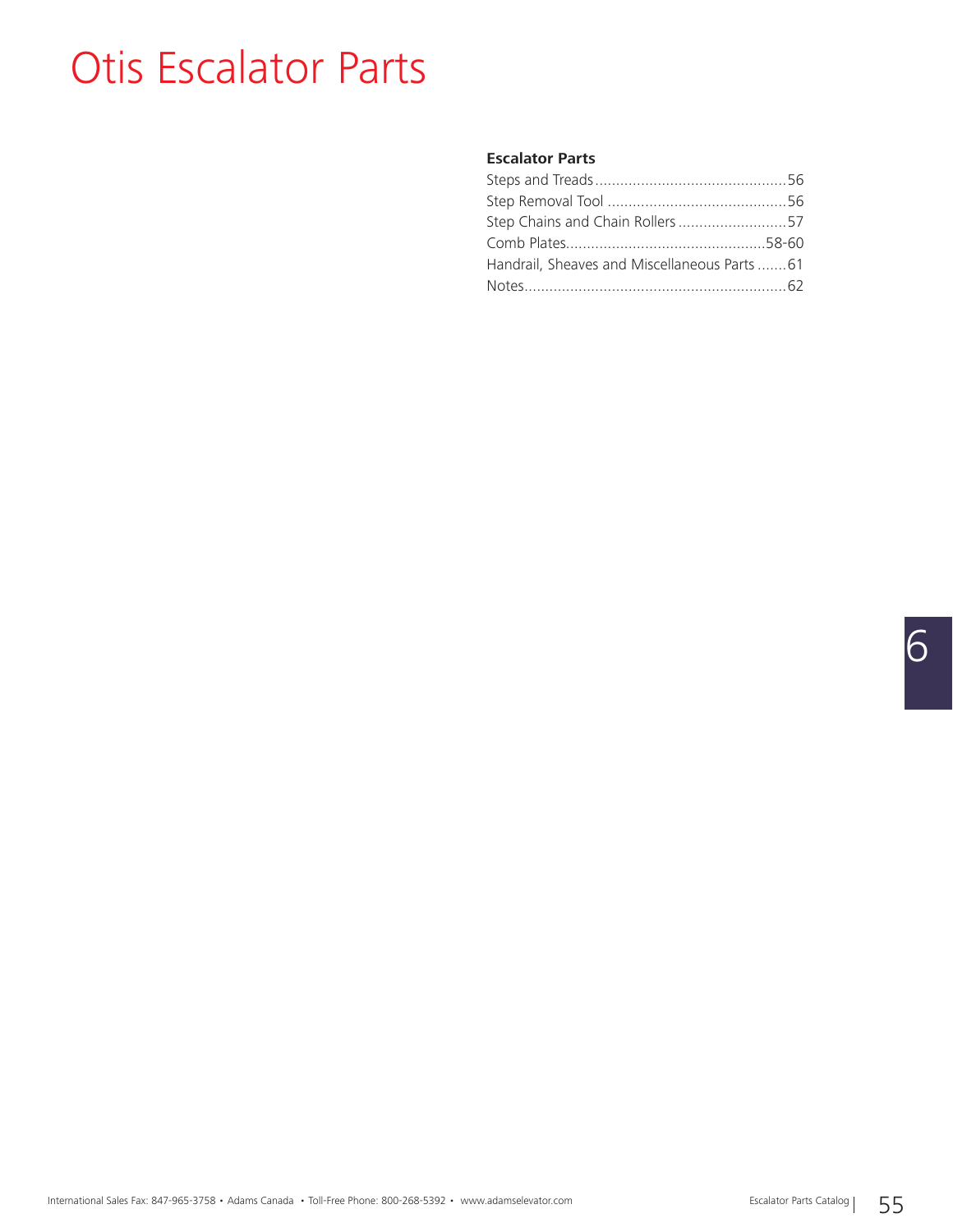## Otis Steps and Treads



| <b>Part Number</b> | <b>Description</b>                               |
|--------------------|--------------------------------------------------|
| GAA26140A7         | Step Assembly Tread, 600 mm, 23.62", 506         |
| OE960T4            | Step Tread, 15.937" length, 11.988" width, 455P2 |

# Escalator Step Tread Removal Tool



These cold-rolled, case-hardened steel tools give you the leverage you need to replace worn escalator step treads. Two tools required for safe step removal.

| <b>Part Number   Description</b> |                                  |
|----------------------------------|----------------------------------|
| OF930T9                          | Escalator Step Removing Tool     |
|                                  | (replaced Otis No. 9, VP-878095) |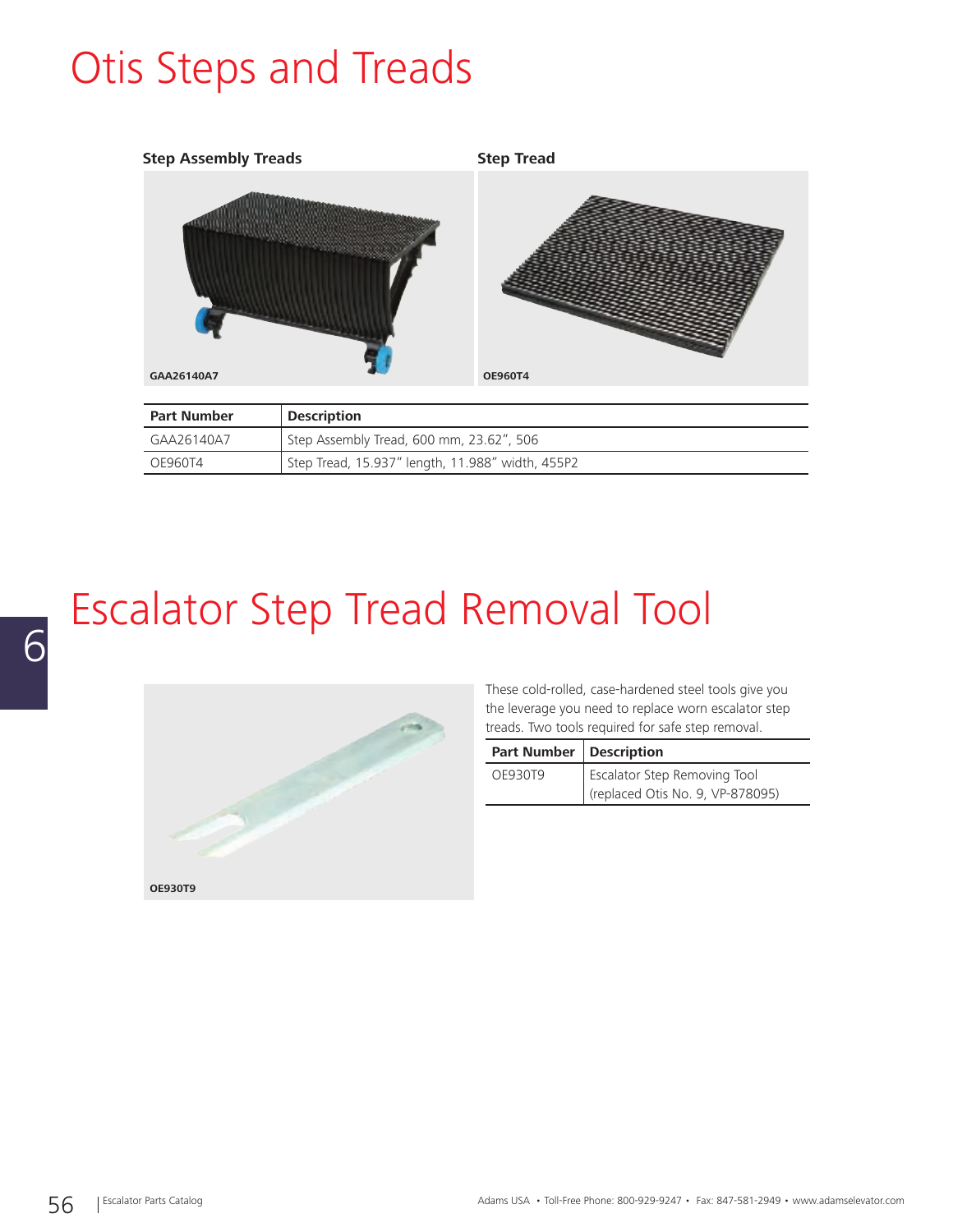# **Otis Step Chains and Replacement Rollers**

| <b>Step Chains</b> |                                 |                         |  |
|--------------------|---------------------------------|-------------------------|--|
| <b>Part Number</b> | <b>Description</b>              | <b>Otis Model</b>       |  |
| PO9701DK13         | Step chain 10 fold w/shims, 32" | J. R. RB, RBC, UB, UBSL |  |
| PO9701DK19         | Step chain 2 fold w/shims, 32"  | J. R. RB. RBC. UB. UBSL |  |
| PO9701DK67         | Step chain offset w/shims, 32"  | J, R, RB, RBC, UB, UBSL |  |



## Otis Escalator Rollers



Our rollers are precision-machined die-cast aluminum hubs.

| <b>Part Number</b> | <b>Description</b>                                                                                                                     | <b>Otis Model</b>                    |
|--------------------|----------------------------------------------------------------------------------------------------------------------------------------|--------------------------------------|
| 290BR2             | Chain roller                                                                                                                           | J, R, RB                             |
| OE973              | Chain roller, 3" dia. x .75" ID (290AJ2)                                                                                               | J, R, RB                             |
| OE974              | Chain roller, 3" dia. x .6693" ID (290BP4)                                                                                             | J, R, RB, RBC, UB,<br>UBSL, 506, 510 |
| OE976              | Chain roller, 5 1/2" dia. x .6693" ID (Replaces canvas tire)<br>With 2 bearings. Includes spacer and Alemite grease fitting. (A290AB1) | O                                    |
| OE976KM            | Chain roller, 5 1/2" dia. x .6693" ID (Replaces canvas tire)<br>With 1 bearing.                                                        |                                      |
| OE977              | Step roller, 5 1/2" dia. x .6693" ID<br>Includes spacer and Alemite grease fitting. (290AF1)                                           |                                      |
| OE979              | Chain roller, $5 \frac{1}{2}$ dia. x 1.5" ID<br>Includes grease fitting and bronze sleeve bearing (290FY1)                             | ML                                   |
| <b>OE980</b>       | Chain roller, 4" dia. x .7874" ID (Replaces GO2215B36)                                                                                 | H, B, D, K                           |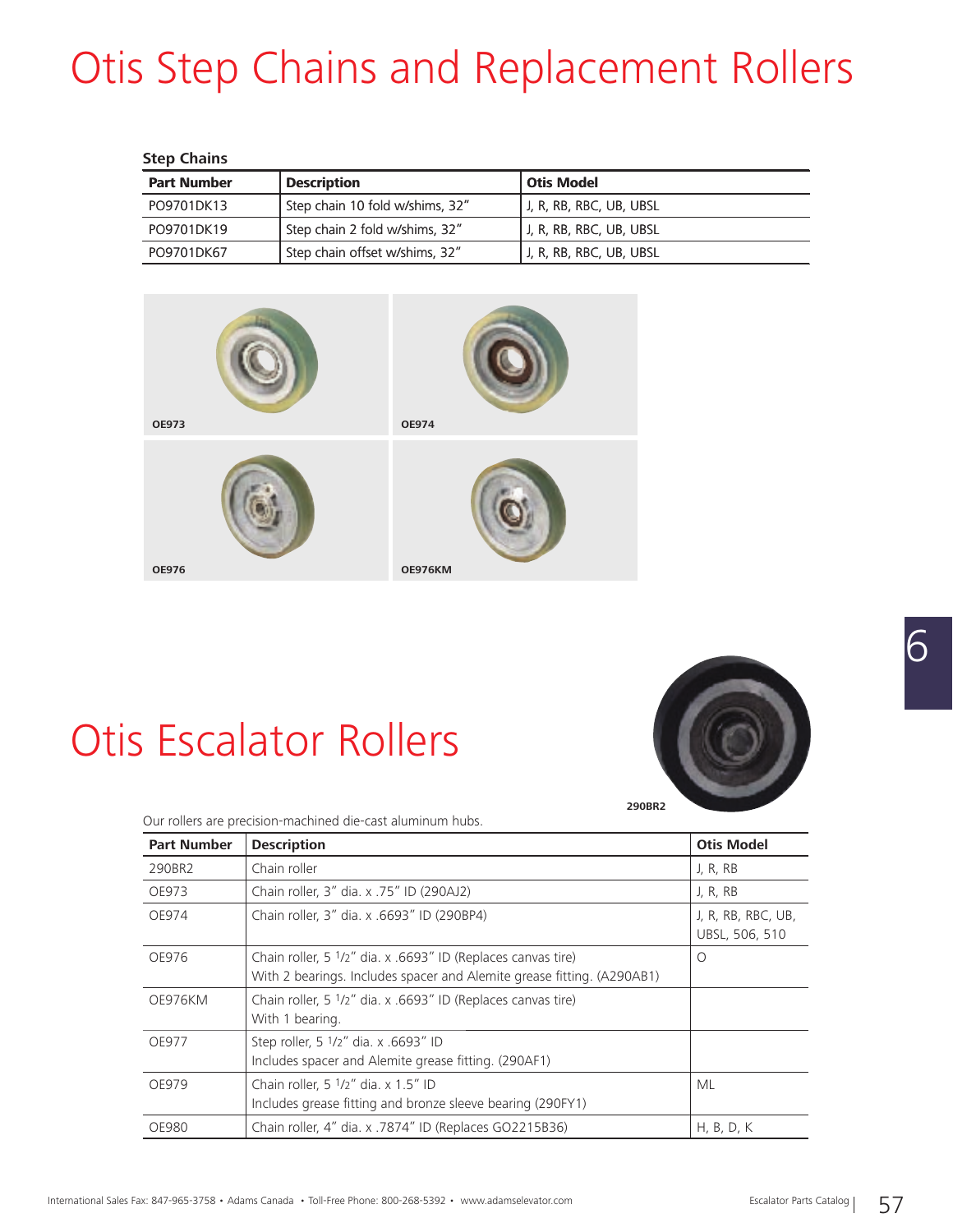# Otis Yellow Comb Plates

Corresponding Aluminum Comb Plate



Two types of yellow comb plates help protect your riders – and YOU – from injury and ligitation. Bright yellow color gives riders a strong visual warning that they are approaching the top or bottom of the escalator.

**Coated:** Resillient yellow coating over die-cast aluminum promotes safe riding, resists wear and tear. Unlike ordinary painted comb plates, Adams powder-coated plates resist chipping and peeling.

**ColorThru™:** Solid yellow, high-impact plastic material keeps bright yellow color for the life of the comb.

(See OE971 Series on page 60. These comb plates are available in standard models below and page 60.)

Conforms to ANSI 17.1, 210a–g.

Aluminum comb plates are constructed with a die-cast aluminum. The powder-coated plates are designed to take a pounding. OE968A aluminum series are made with recesses filled with black. Dimensions:  $\frac{1}{4}$ " thick x 5 1/2" deep. Replacements for Otis J and US escalators.

| <b>Part Number</b> | <b>Description</b>                                                                        | <b>Otis Part Number</b> |
|--------------------|-------------------------------------------------------------------------------------------|-------------------------|
| OE968A1            | Comb plate, aluminum, 6" long, 18 teeth                                                   | GOA453A1                |
| <b>OE968A1Y</b>    | Comb plate, yellow, 6" long, 18 teeth                                                     | GOA453A1                |
| OE968A4            | Comb plate, aluminum, 5 3/4" long, 17 teeth                                               | GOA453A4                |
| <b>OE968A4Y</b>    | Comb plate, yellow, 5 <sup>3</sup> /4" long, 17 teeth                                     | GOA453A4                |
| OE968A5            | Comb plate, aluminum, 5.4" long, 16 teeth                                                 | GOA453A5                |
| <b>OE968A5Y</b>    | Comb plate, yellow, 5.4" long, 16 teeth                                                   | GOA453A5                |
| OE968A6            | Comb plate, aluminum, 5.6" long, 17 teeth                                                 | GOA453A6                |
| <b>OE968A6Y</b>    | Comb plate, yellow, 5.6" long, 17 teeth                                                   | GOA453A6                |
| OE968A9            | Comb plate, aluminum, 5" long, 15 teeth                                                   | GOA453A9                |
| <b>OE968A9Y</b>    | Comb plate, yellow, 5" long, 15 teeth                                                     | GOA453A9                |
| OE969D1            | Comb plate, center, aluminum, 8" long, 24 teeth (For 506, 506SL)                          | GOA453D1                |
| OE969D2            | Comb plate, aluminum, 7 11/16" long, 23 teeth                                             | GOA453D2                |
| OE969D3            | Comb plate, aluminum, 8 <sup>1</sup> /4" long, 24 teeth, for steps w/ demarcation inserts | GOA453D3                |
| OE969D4            | Comb plate, aluminum, 7 11/16" long, 23 teeth                                             | GOA453D4                |
| OE969D5            | Comb plate, aluminum, 8 1/4" long, 24 teeth (For 506, 506SL)                              | GOA453D5                |
| OE969D6            | Comb plate, aluminum, 7 13/16" long, 23 teeth                                             | GOA453D6                |
| OE969D7            | Comb plate, aluminum, 7 13/16" long, 23 teeth                                             | GOA453D7                |
| OE969D1Y           | Comb plate, yellow                                                                        | 453D1                   |
| OE969D2Y           | Comb plate, yellow                                                                        | 453D2                   |
| OE969D3Y           | Comb plate, yellow                                                                        | 453D3                   |
| OE969D5Y           | Comb plate, yellow                                                                        | 453D5                   |
| OE969D6Y           | Comb plate, yellow                                                                        | 453D6                   |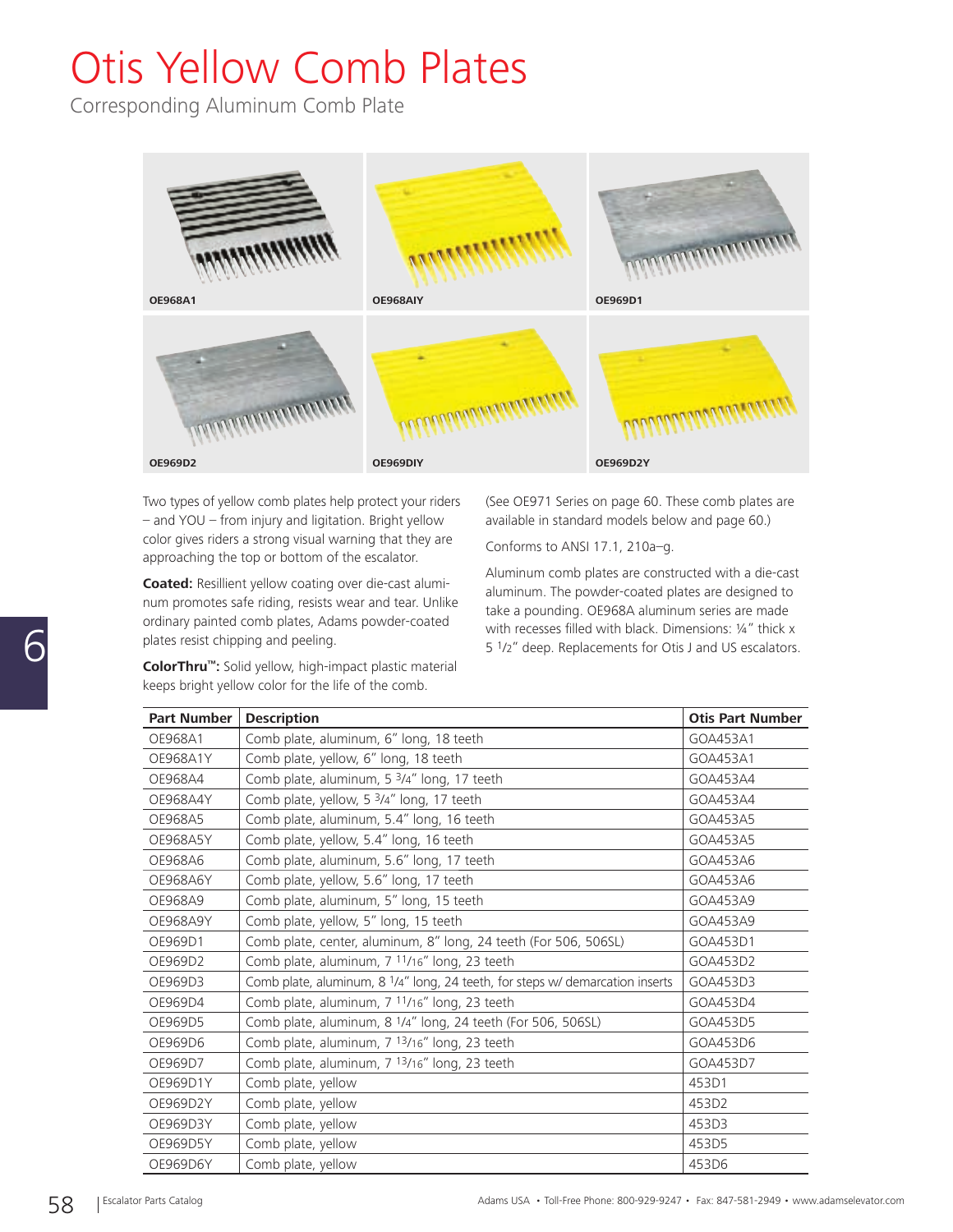### Standard Otis Comb Plates







| <b>Part Number</b> | <b>Description</b>                                                              | <b>Otis Part Number</b> |
|--------------------|---------------------------------------------------------------------------------|-------------------------|
| GAA453BM1          | Comb plate, center, 8" long, 24 teeth                                           |                         |
| OE970Y1            | Comb plate, aluminum, 6" long, 18 teeth (For Otis O escalator)                  | 453Y1                   |
| OE970Y1Y           | Comb plate, yellow, 6" long, 18 teeth (For Otis O escalator)                    | 453Y1                   |
| OE970Y2            | Comb plate, aluminum, 5 7/16" long, 16 teeth (For Otis O escalator)             | 453Y2                   |
| OE970Y2Y           | Comb plate, yellow, 5 7/16" long, 16 teeth (For Otis O escalator)               | 453Y2                   |
| OE970Y3            | Comb plate, aluminum, 5 11/16" long, 17 teeth (For Otis O escalator)            | 453Y3                   |
| OE970Y3Y           | Comb plate, yellow, 5 11/16" long, 17 teeth (For Otis O escalator)              | 453Y3                   |
| OE970Y4            | Comb plate, aluminum, 5 3/4" long, 17 teeth (For Otis R escalator)              | 453Y4                   |
| OE970Y4Y           | Comb plate, yellow, 5 3/4" long, 17 teeth (For Otis R escalator)                | 453Y4                   |
| OE970Y5            | Comb plate, aluminum. 5 <sup>3</sup> /8" long, 16 teeth (For Otis R escalator)  | 453Y5                   |
| OE970Y5Y           | Comb plate, yellow, 5 <sup>3</sup> /8" long, 16 teeth (For Otis R escalator)    | 453Y6                   |
| OE970Y6            | Comb plate, aluminum, 5 5/8" long, 17 teeth (For Otis R escalator)              | 453Y6                   |
| OE970Y6Y           | Comb plate, yellow, 5 <sup>5</sup> /8" long, 17 teeth (For Otis R escalator)    | 453Y6                   |
| OE970Y7            | Comb plate, aluminum, 5 <sup>9</sup> /16" long, 17 teeth (For Otis R escalator) | 453Y7                   |
| OE970Y7Y           | Comb plate, yellow, 5 <sup>9</sup> /16" long, 17 teeth (For Otis R escalator)   | 453Y7                   |
| OE970Y8            | Comb plate, aluminum, 5 13/16" long, 18 teeth (For Otis R escalator)            | 453Y8                   |
| OE970Y8Y           | Comb plate, yellow, 5 13/16" long, 18 teeth (For Otis R escalator)              | 453Y8                   |
| OE970Y9            | Comb plate, aluminum, 5" long, 15 teeth (For Otis R escalator)                  | 453Y9                   |
| OE970Y9Y           | Comb plate, yellow, 5" long, 15 teeth (For Otis R escalator)                    | 453Y9                   |
| OE970Y13           | Comb plate, aluminum, 5 7/8" long, 17 teeth (For Otis R escalator)              | 453Y13                  |
| OE970Y13Y          | Comb plate, yellow, 5 7/8" long, 17 teeth (For Otis R escalator)                | 453Y13                  |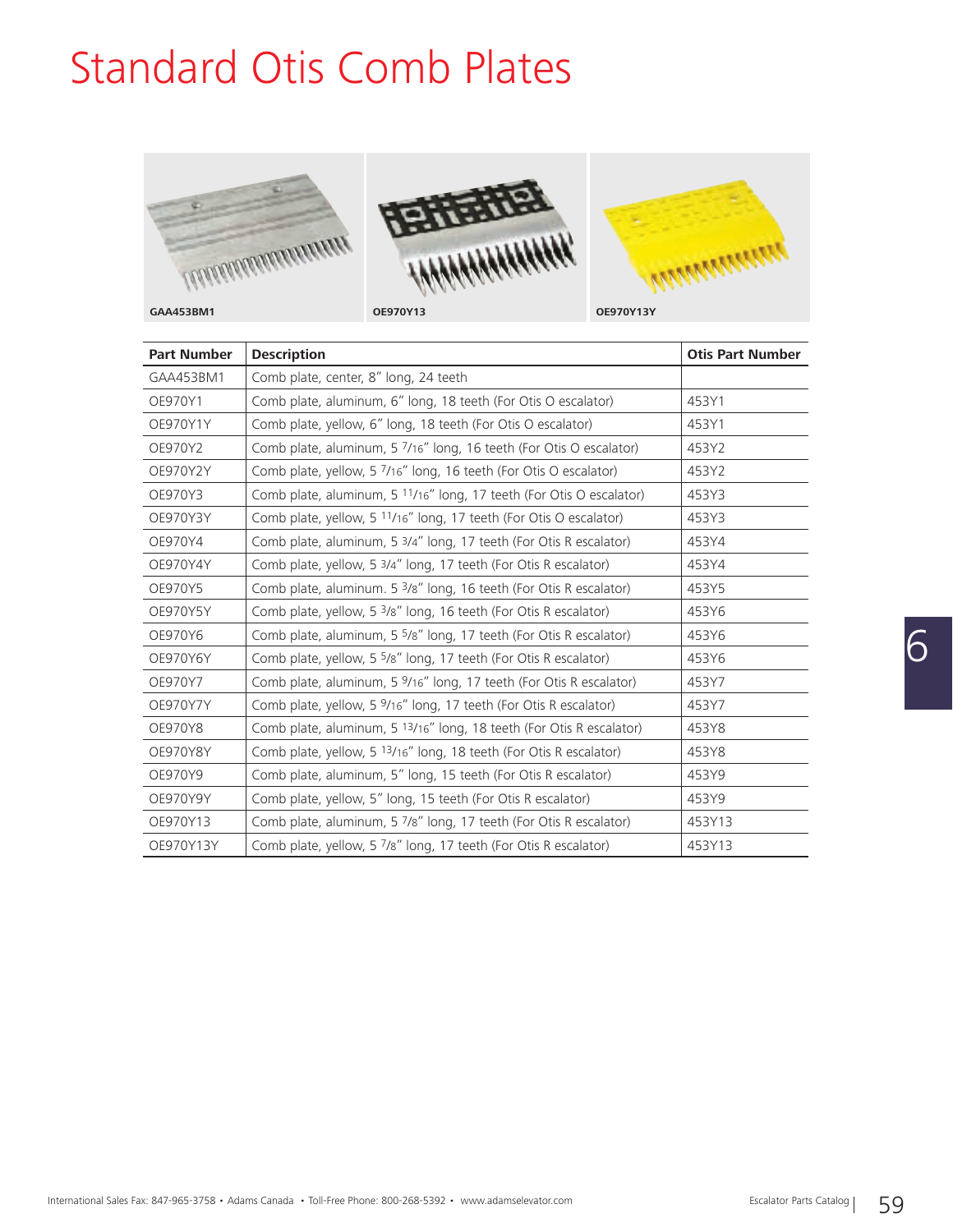# Black and Yellow ColorThru™ Series

Comb plate replacements for Otis O and R escalators



Order Z series for black rubber-based phenolic. ¼" thick x 4 ¼" deep. Order Y series for yellow ColorThru hi-impact melamine plastic. Width as shown in table. Mounting holes on 4" centers.

| <b>Part Number</b> | <b>Description</b>                                                            | <b>Otis Part Number</b> |
|--------------------|-------------------------------------------------------------------------------|-------------------------|
| OE971Z1            | Comb plate, black, 6" long, 18 teeth (also for RB escalator)                  | 453Z1                   |
| OE971Y1            | Comb plate, yellow, 6" long, 18 teeth                                         | 453Y1                   |
| OE971Z2            | Comb plate, black, 5 7/16" long, 16 teeth                                     | 453Z2                   |
| OE971Y2            | Comb plate, yellow, 5 7/16" long, 16 teeth                                    | 453Y2                   |
| OE971Z3            | Comb plate, black, 5 11/16" long, 17 teeth                                    | 453Z3                   |
| OE971Y3            | Comb plate, yellow, 5 11/16" long, 17 teeth                                   | 453Y3                   |
| OE971Z4            | Comb plate, black, 5 3/4" long, 17 teeth (also for RBC escalator)             | 453Z4                   |
| OE971Y4            | Comb plate, yellow, 5 3/4" long, 17 teeth                                     | 453Y4                   |
| OE971Z5            | Comb plate, black, 5 3/8" long, 16 teeth (also for RBC escalator)             | 453Z5                   |
| OE971Y5            | Comb plate, yellow, 5 <sup>3</sup> /8" long, 16 teeth                         | 453Y5                   |
| OE971Z6            | Comb plate, black, 5 <sup>5</sup> /8" long, 17 teeth (also for RBC escalator) | 453Z6                   |
| OE971Y6            | Comb plate, yellow, 5 <sup>5</sup> /8" long, 17 teeth                         | 453Y6                   |
| OE971Z7            | Comb plate, black, 5 9/16" long, 17 teeth                                     | 453Z7                   |
| OE971Y7            | Comb plate, yellow, 5 9/16" long, 17 teeth                                    | 453Y7                   |
| OE971Z8            | Comb plate, black, 5 13/16" long, 17 teeth                                    | 453Z8                   |
| OE971Y8            | Comb plate, yellow, 5 13/16" long, 7 teeth                                    | 453Y8                   |
| OE971Z9            | Comb plate, black, 5" long, 15 teeth (also for RBC escalator)                 | 453Z9                   |
| OE971Y9            | Comb plate, yellow, 5" long, 15 teeth                                         | 453Y9                   |
| OE971Z10           | Comb plate, black, 6" long, 18 teeth (also for RB escalator)                  | 453Z10                  |
| OE971Y10           | Comb plate, yellow, 6" long, 18 teeth                                         | 453Y10                  |
| OE971Z11           | Comb plate, black, 5 3/4" long, 17 teeth (also for RB escalator)              | 453Z11                  |
| OE971Y11           | Comb plate, yellow, 5 3/4" long, 17 teeth                                     | 453Z11                  |
| OE971Z12           | Comb plate, black, 6 <sup>1</sup> /8" long, 18 teeth (also for RBC escalator) | 453Z12                  |
| OE971Y12           | Comb plate, yellow, 6 <sup>1</sup> /8" long, 18 teeth                         | 453Y12                  |
| OE971Z13           | Comb plate, black, 5 7/8" long, 17 teeth (also for RBC escalator)             | 453Z13                  |
| OE971Y13           | Comb plate, yellow, 5 7/8" long, 17 teeth                                     | 453Y13                  |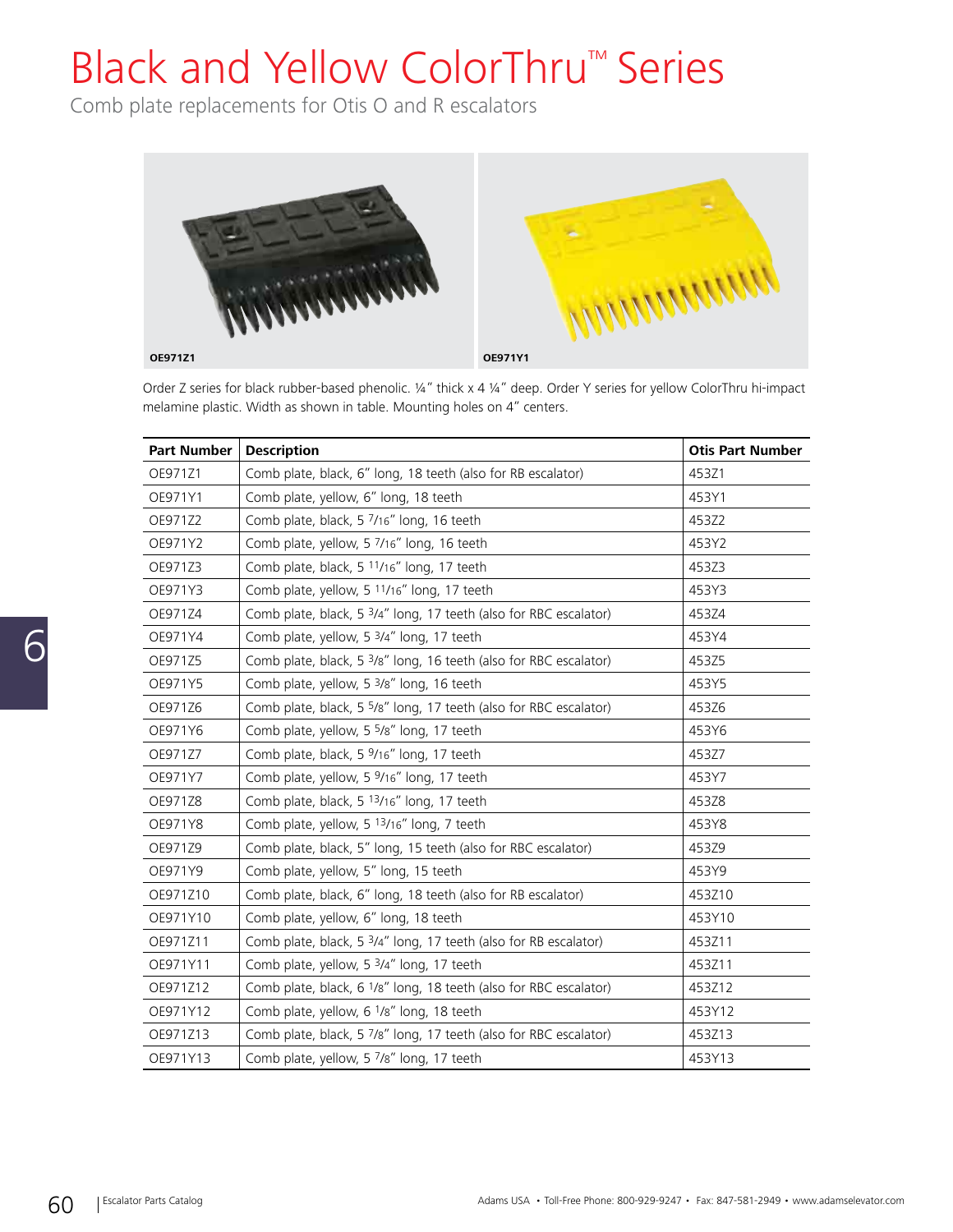## Replacement for Otis Handrails



| <b>Part Number</b> | <b>Description</b> |
|--------------------|--------------------|
| OF993              | Otis, Steel Cord   |
| OF9935             | Otis, Slimline     |



NOTE: For information on the features/benefits of choosing Adams replacement handrails, how to measure escalator handrails, and how to coil escalator handrails, see pages 23 – 26.

### Sheaves and Miscellaneous Handrail Parts

#### **Step Chains**

| <b>Part Number</b> | <b>Description</b>                                   | <b>Otis Part Number</b> |
|--------------------|------------------------------------------------------|-------------------------|
| GOB260AF2          | Handrail drive belt, black, 56mm wide                | 506SL                   |
| GOA2215AB32        | Handrail drive sheave (sprocket with bearing)        | 506SL                   |
| GOA2215AB37        | Sheave Assembly, upper (with 2 bearings and rings)   | 506                     |
|                    | SWT-U811MY3ZGE   Microswitch Otis Emergency Stop Box |                         |